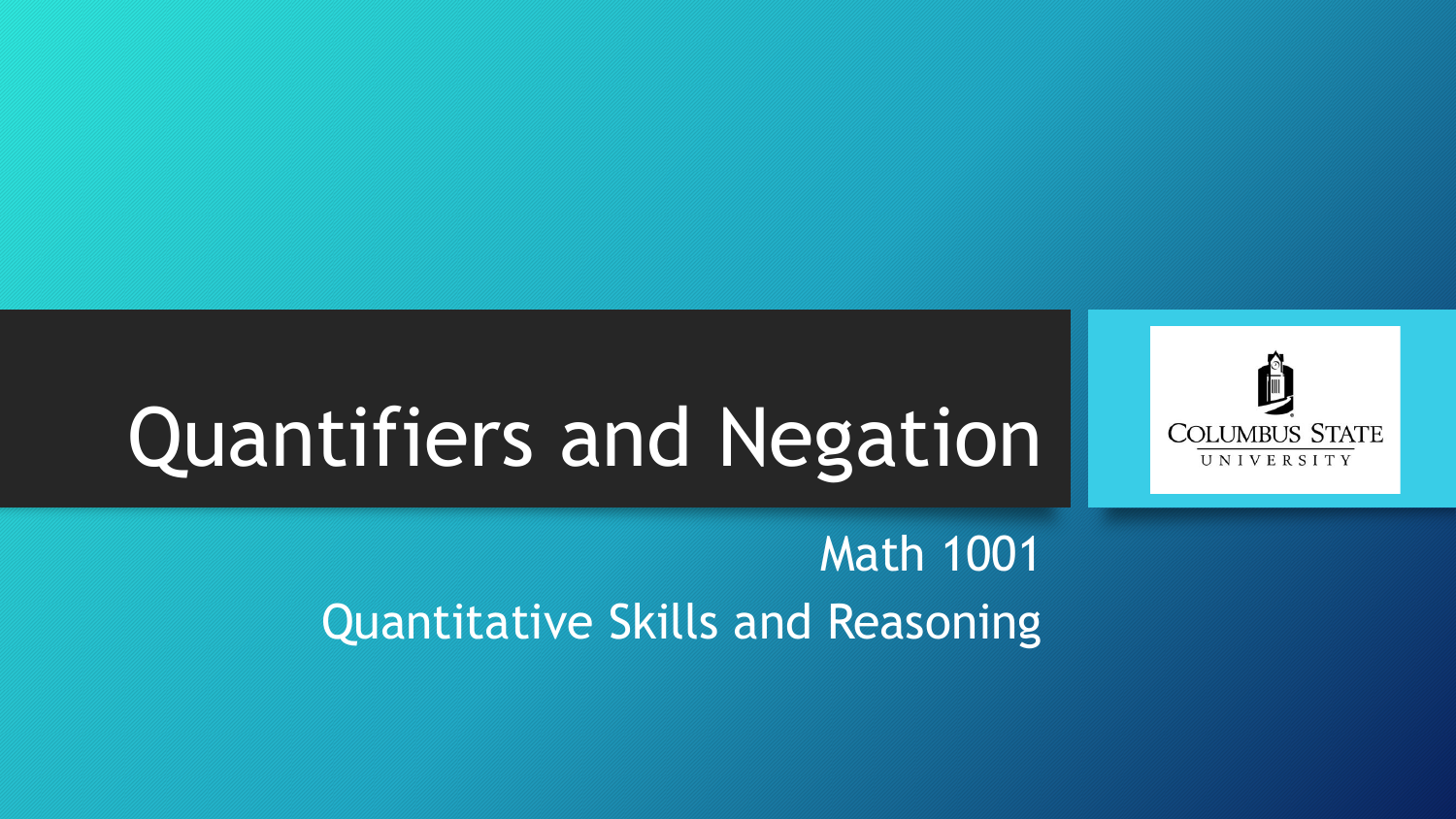- In a statement, the word *some* and the phrases *there exist* and *at least one* are called **existential quantifiers.**
	- These quantifiers are used to assert the existence of something.
- In a statement, the words *none*, *no*, *all*, and *every* are called **universal quantifiers.** 
	- The universal quantifiers *no* and *none* deny the existence of something.
	- The universal quantifiers *all* and *every* assert that every element of a given set satisfies some condition.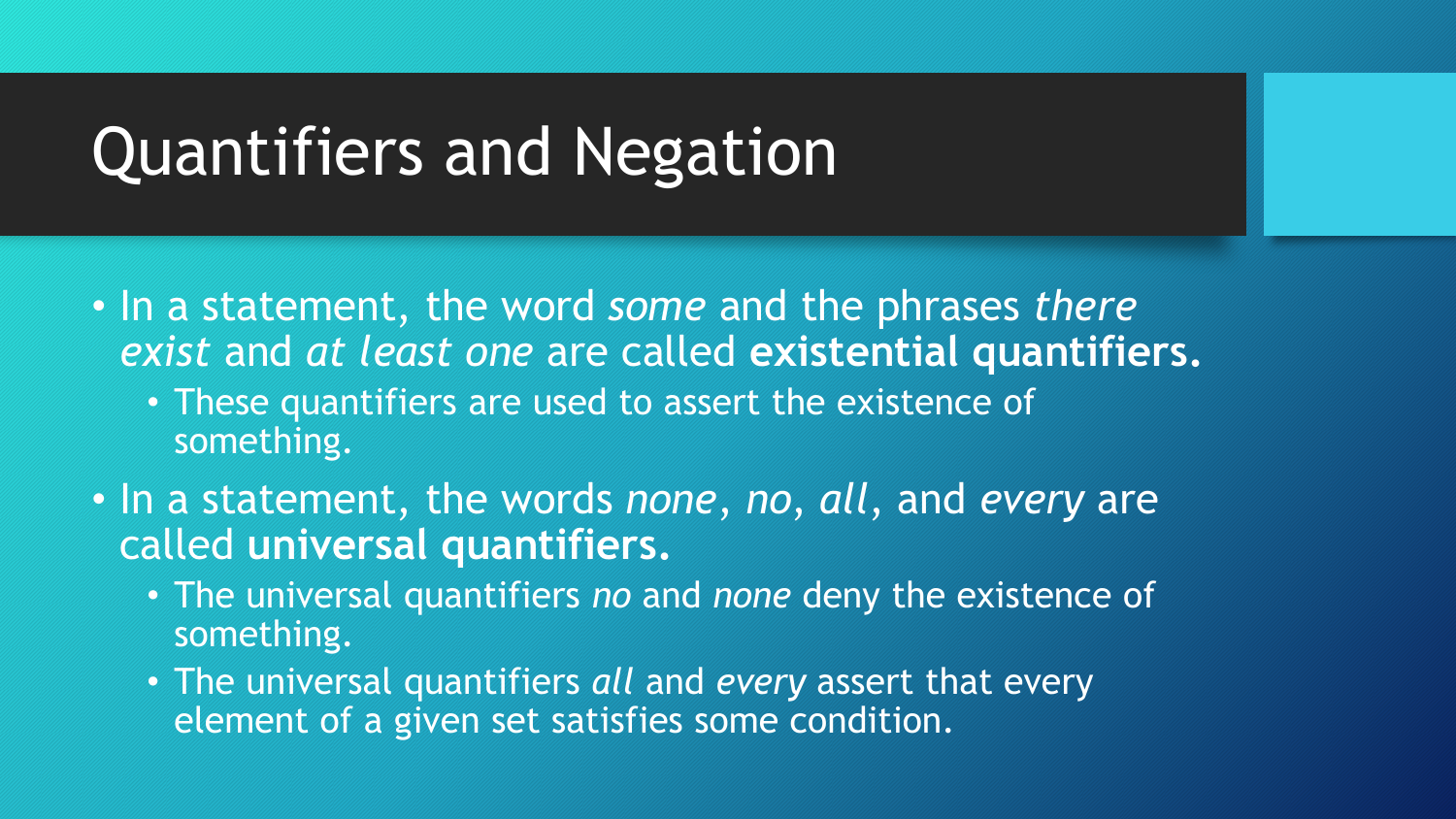- Recall that the negation of a false statement is a true statement, and vice versa.
- Consider the statement "All dogs bite," which is false.
	- The negation of this statement might be thought to be "No dogs bite." But this statement is also false, so it cannot be the correct negation.
	- Instead, the negation is that "*Some* dogs do not bite."
		- Also stated as "There exists a dog that is does not bite."
		- Or, "At least one dog does not bite."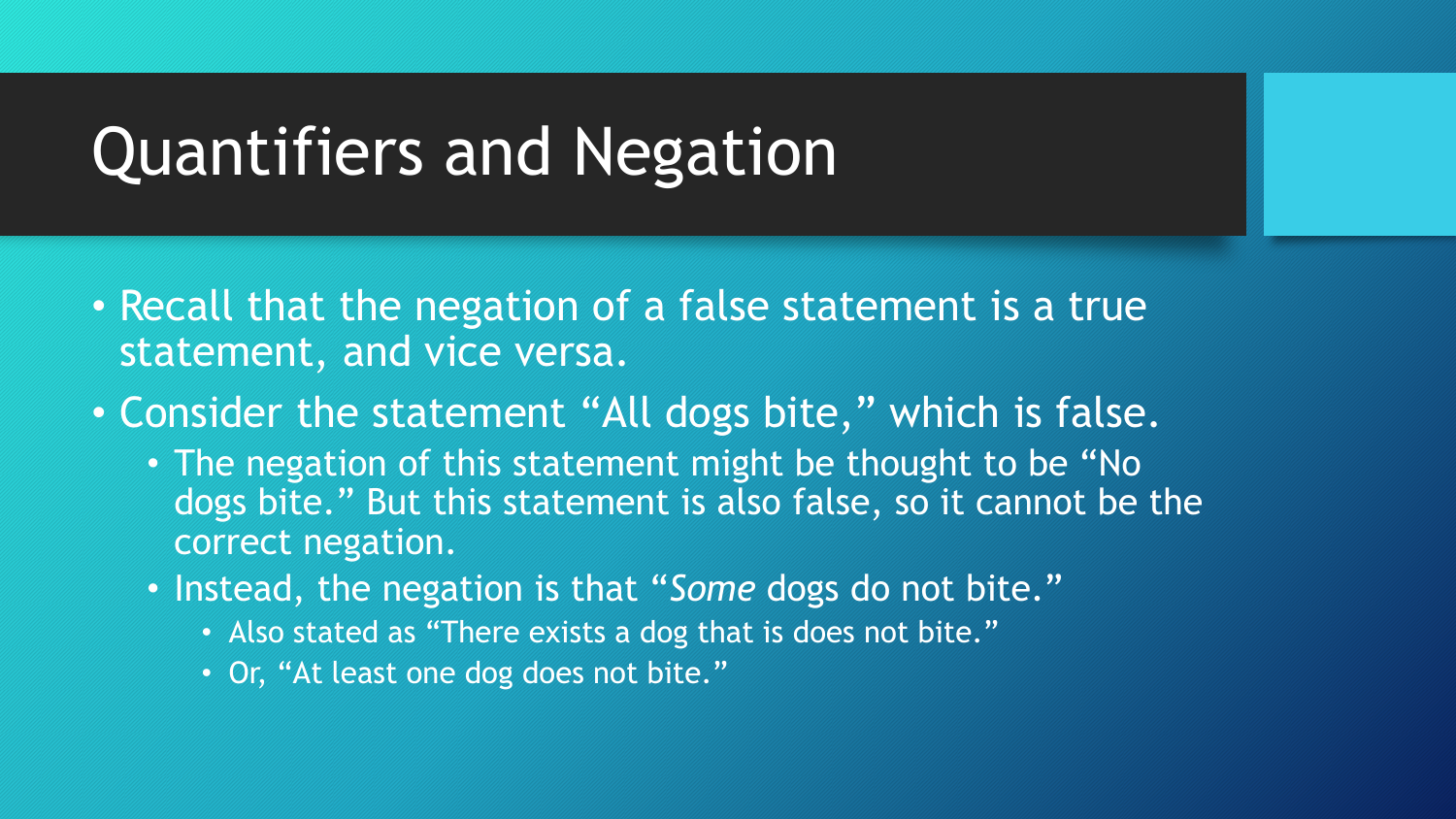• How to write the negation of some quantified statements:

| <b>Statement</b>   | <b>Negation</b>        |
|--------------------|------------------------|
| All X are Y.       | Some $X$ are not $Y$ . |
| Some $X$ are $Y$ . | All X are not Y.       |

• If the Universal quantifier is *no* or *none*, rewrite the statement so that it begins with *all* or *every* so that you can apply the rules above more directly.